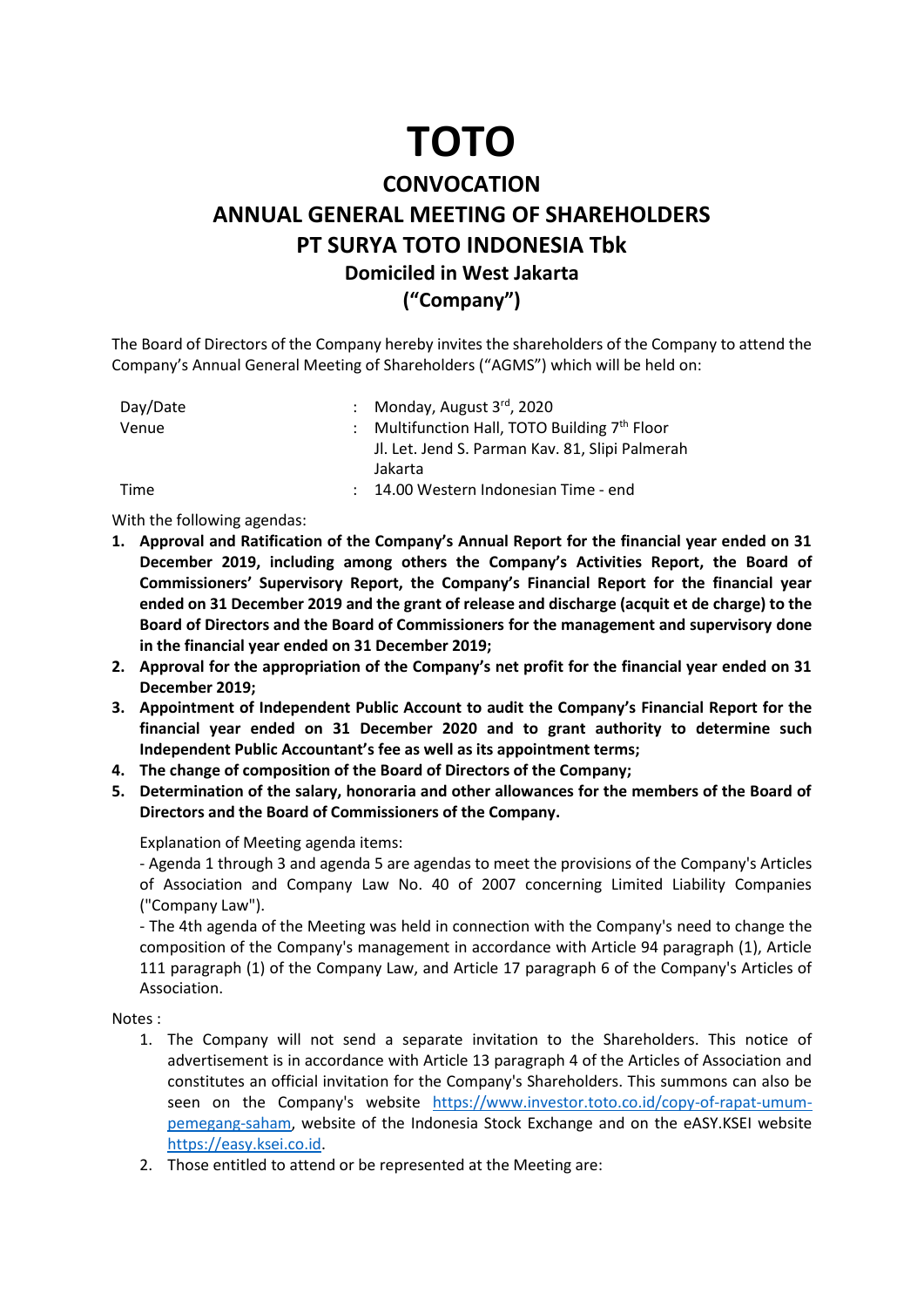- a. For the Company's shares that have not been included in the Collective Custody, only the shareholders or authorized shareholders of the Company, whose names are registered in the Register of Shareholders at the Company's Securities Administration Bureau ("BAE"), PT BSR Indonesia on the July 9<sup>th</sup>, 2020 until the closing of the trading of the Company's shares on the Indonesia Stock Exchange on that date.
- b. b. For the Company's shares which are in the Collective Custody, only shareholders or authorized shareholders whose names are registered in the account holder or custodian bank at PT Kustodian Sentral Efek Indonesia ("KSEI") on **July 9th, 2020** up to the closing of the trading of the Company's shares on the Indonesia Stock Exchange on that date.
- 3. By prioritizing the principle of caution and vigilance towards the development of the latest conditions related to the Corona Virus Disease pandemic (COVID-19) and complying with the provisions contained in Government Regulation No. 21 of 2020 concerning Large-Scale Social Restrictions in the Framework of Accelerating Handling of COVID-19, and referring to the Financial Services Authority Regulation No. 15 / POJK.04 / 2020 concerning the Plans for Organizing a General Meeting of Shareholders of the Company, the Company hereby advises Shareholders to authorize their presence through the granting of power of attorney including voting and submitting questions with the following conditions:
	- a. The Company prepares 2 (two) types of power of attorney to Shareholders, namely Conventional Power of Attorney which can be downloaded through the Company's website or using e-proxy which can be accessed electronically via the website https://easy.ksei.co.id ("eASY.KSEI").
		- i. Conventional Power of Attorney power of attorney covering voting as well as questions on each agenda item. The power of attorney that has been completed and signed along with the supporting documents can be sent a scanned copy via email: toto.indonesia@toto.co.id and adm.efek@bsrindonesia.com. The original power of attorney must be sent by registered letter to the Company's Securities Administration Bureau ("BAE"), namely PT BSR Indonesia and received by BAE no later than Thursday, July 30, 2020 at 16:00 WIB, with the following address: PT BSR Indonesia Gedung Sindo Lt. 3, Jl. Wahid Hasyim No. 38, Menteng, Jakarta Pusat 10340 Tel: 021 - 80864722 Fax: 021-80615575;
		- ii. Electronic Power of Attorney or e-Proxy that can be accessed through eASY.KSEI - a power of attorney system provided by KSEI to facilitate and integrate power of attorney from the Shareholders without scrip which shares are in KSEI collective custody to their proxies electronically through eASY website. KSEI (https://easy.ksei.co.id) no later than 1 (one) working day prior to the date of the Meeting which is on Thursday 30th July 2020 at 12.00 West Indonesia Time. Shareholders who will use eASY.KSEI can download the usage guidelines at the following link [\(https://www.ksei.co.id/data/download-data-and-user-guide\)](https://www.ksei.co.id/data/download-data-and-user-guide).
	- b. Shareholders who are unable to attend can be represented by their attorneys by bringing a valid Power of Attorney as determined by the Company's Directors, provided that members of the Board of Directors, members of the Board of Commissioners and employees of the Company can act as the authorized shareholders of the Company in this Meeting, remove is not counted in the vote.
	- c. For health reasons and compliance with the COVID-19 distribution prevention protocol, the Company does not provide lunch, printed or souvenir Annual Reports for Shareholders or Power of Attorney attending the Meeting. Materials to be discussed at the Meeting ("Meeting Materials") can be downloaded on the Company's websit[e https://www.investor.toto.co.id/](https://www.investor.toto.co.id/) starting from the date of this Summon.